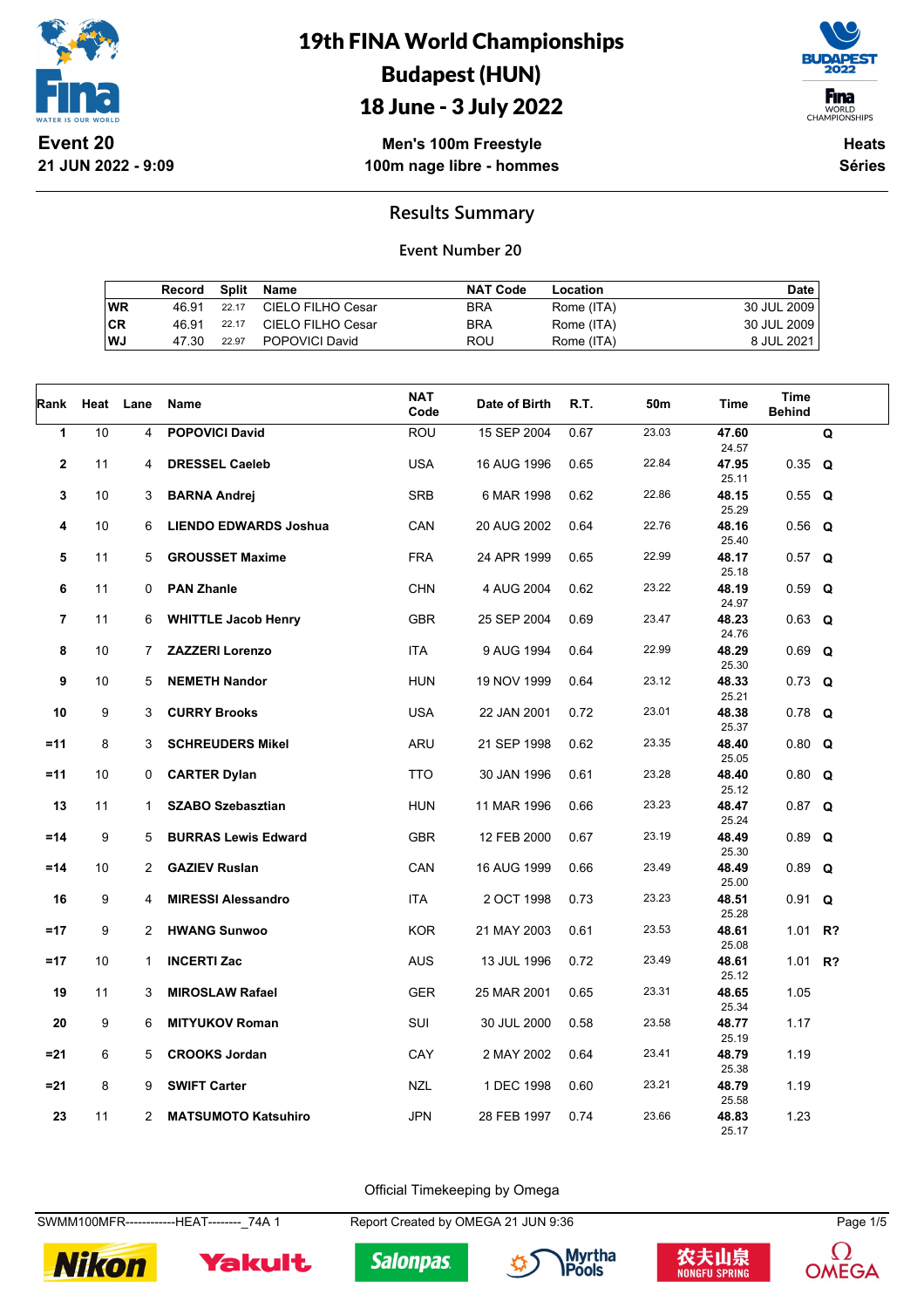

### 18 June - 3 July 2022

**Men's 100m Freestyle 100m nage libre - hommes**



**Heats Séries**

#### **Results Summary**

**Event Number 20**

| Rank   |                | Heat Lane    | Name                           | <b>NAT</b><br>Code | Date of Birth | R.T. | 50m   | Time           | Time<br><b>Behind</b> |  |
|--------|----------------|--------------|--------------------------------|--------------------|---------------|------|-------|----------------|-----------------------|--|
| 24     | 9              | 8            | YANG William Xu                | <b>AUS</b>         | 11 OCT 1998   | 0.67 | 23.69 | 48.87<br>25.18 | 1.27                  |  |
| 25     | 9              | $7^{\circ}$  | da SILVA SANTOS Gabriel        | <b>BRA</b>         | 4 MAY 1996    | 0.58 | 23.39 | 48.89<br>25.50 | 1.29                  |  |
| 26     | 9              | 0            | <b>CHIERIGHINI Marcelo</b>     | <b>BRA</b>         | 15 JAN 1991   | 0.67 | 23.09 | 48.97<br>25.88 | 1.37                  |  |
| 27     | 9              | $\mathbf{1}$ | <b>SALVAN Hadrien</b>          | <b>FRA</b>         | 10 JUL 1997   | 0.63 | 23.62 | 49.01<br>25.39 | 1.41                  |  |
| 28     | 11             | 8            | <b>PIJNENBURG Stan</b>         | <b>NED</b>         | 4 NOV 1996    | 0.61 | 23.57 | 49.11<br>25.54 | 1.51                  |  |
| 29     | 11             | 9            | <b>GIGLER Heiko</b>            | AUT                | 17 JUN 1996   | 0.63 | 23.62 | 49.29<br>25.67 | 1.69                  |  |
| 30     | 8              | 2            | <b>FRANKEL Tomer</b>           | <b>ISR</b>         | 18 OCT 2000   | 0.61 | 23.56 | 49.34<br>25.78 | 1.74                  |  |
| 31     | $\overline{7}$ | 4            | <b>TARASENKO Aleksey</b>       | <b>UZB</b>         | 13 MAY 1999   | 0.60 | 23.92 | 49.35<br>25.43 | 1.75                  |  |
| 32     | 8              | 4            | de CELIS MONTALBAN Sergio      | <b>ESP</b>         | 18 JAN 2000   | 0.70 | 23.95 | 49.46<br>25.51 | 1.86                  |  |
| 33     | 8              | 6            | <b>MELADINIS Odyssefs</b>      | GRE                | 5 APR 1990    | 0.71 | 23.44 | 49.50<br>26.06 | 1.90                  |  |
| 34     | 8              | 0            | <b>ZAITSEV Daniel</b>          | <b>EST</b>         | 13 DEC 1997   | 0.69 | 23.48 | 49.56<br>26.08 | 1.96                  |  |
| 35     | 8              | 1            | <b>MESTRE VIVAS Alberto</b>    | <b>VEN</b>         | 10 FEB 1999   | 0.71 | 22.91 | 49.59<br>26.68 | 1.99                  |  |
| 36     | 8              | 5            | <b>IGA CESAR Jorge</b>         | MEX                | 12 JAN 1997   | 0.68 | 23.62 | 49.70<br>26.08 | 2.10                  |  |
| 37     | $\overline{7}$ | 6            | <b>LIA Nicholas</b>            | <b>NOR</b>         | 13 FEB 2001   | 0.61 | 24.04 | 49.83<br>25.79 | 2.23                  |  |
| 38     | 10             | 8            | <b>YANG Jintong</b>            | <b>CHN</b>         | 18 DEC 1998   | 0.65 | 24.02 | 49.92<br>25.90 | 2.32                  |  |
| 39     | 7              | $7^{\circ}$  | <b>NAVIKONIS Tomas</b>         | LTU                | 12 APR 2003   | 0.68 | 23.72 | 49.93<br>26.21 | 2.33                  |  |
| 40     | $\overline{7}$ | 8            | <b>ANTONIOU Nikolas</b>        | <b>CYP</b>         | 20 JAN 2004   | 0.67 | 24.06 | 49.97<br>25.91 | 2.37                  |  |
| $=41$  | $\overline{7}$ | 5            | <b>DALEIDEN CIUFERRI Ralph</b> | LUX                | 25 MAR 2003   | 0.61 | 24.06 | 50.01<br>25.95 | 2.41                  |  |
| $= 41$ | 9              | 9            | TAN Jonathan Eu Jin            | SGP                | 11 MAR 2002   | 0.59 | 23.98 | 50.01<br>26.03 | 2.41                  |  |
| 43     | 10             | 9            | <b>HANSON Robin</b>            | SWE                | 2 APR 2001    | 0.63 | 23.71 | 50.06<br>26.35 | 2.46                  |  |
| 44     | $\overline{7}$ | $\mathbf{2}$ | <b>BUSCAGLIA Guido</b>         | ARG                | 8 OCT 1996    | 0.65 | 23.91 | 50.19<br>26.28 | 2.59                  |  |
| 45     | 11             | 7            | <b>SHEVTSOV Sergii</b>         | UKR                | 29 JUN 1998   | 0.64 | 23.54 | 50.28<br>26.74 | 2.68                  |  |
| 46     | 6              | 6            | <b>NANKOV Deniel</b>           | <b>BUL</b>         | 2 JAN 2003    | 0.65 | 23.65 | 50.30<br>26.65 | 2.70                  |  |
| $=47$  | 6              | 2            | <b>TAYLOR Lamar</b>            | <b>BAH</b>         | 21 JUN 2003   | 0.64 | 23.50 | 50.36<br>26.86 | 2.76                  |  |
| $=47$  | $\overline{7}$ | $\mathbf{1}$ | <b>DUSA Matej</b>              | <b>SVK</b>         | 10 JUL 2000   | 0.61 | 23.62 | 50.36<br>26.74 | 2.76                  |  |
| 49     | $\overline{7}$ | 9            | <b>BOUTOUIL Samy</b>           | <b>MAR</b>         | 3 OCT 2000    | 0.66 | 23.96 | 50.38<br>26.42 | 2.78                  |  |

Official Timekeeping by Omega

SWMM100MFR------------HEAT--------\_74A 1 Report Created by OMEGA 21 JUN 9:36 Page 2/5









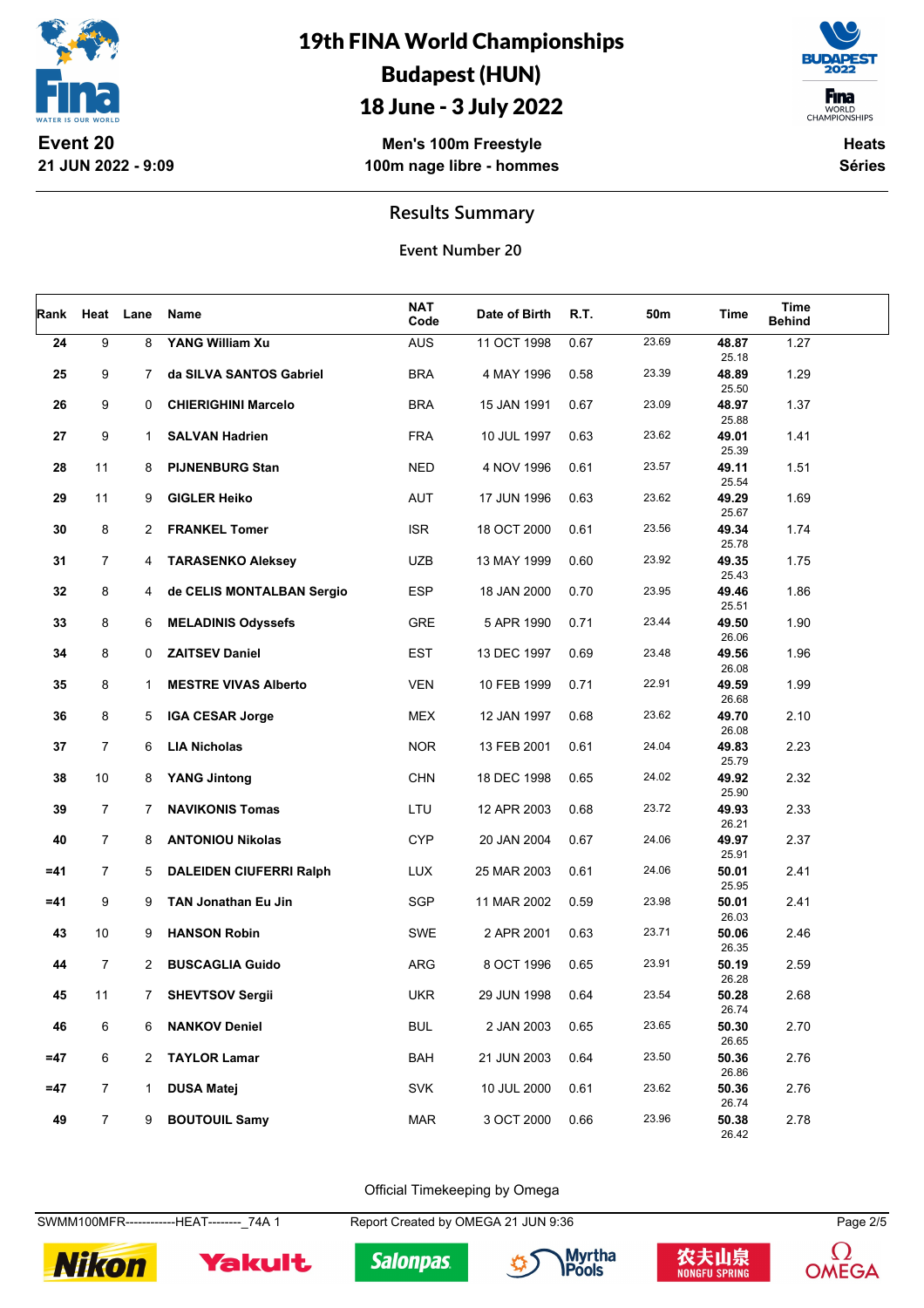

### 18 June - 3 July 2022

**Men's 100m Freestyle 100m nage libre - hommes**



**Heats Séries**

#### **Results Summary**

**Event Number 20**

| Rank   |                | Heat Lane    | Name                             | NAT<br>Code | Date of Birth | R.T. | 50m   | Time           | Time<br><b>Behind</b> |  |
|--------|----------------|--------------|----------------------------------|-------------|---------------|------|-------|----------------|-----------------------|--|
| $=50$  | 6              | 3            | <b>HOANG Quy Phuoc</b>           | VIE         | 24 MAR 1993   | 0.68 | 24.18 | 50.43<br>26.25 | 2.83                  |  |
| $=50$  | 6              | 4            | <b>ROBERTS Wesley Tikiariki</b>  | <b>COK</b>  | 24 JUN 1997   | 0.72 | 24.41 | 50.43<br>26.02 | 2.83                  |  |
| $= 50$ | $\overline{7}$ | 3            | <b>BARSEGHYAN Artur</b>          | ARM         | 29 MAR 2002   | 0.65 | 24.29 | 50.43<br>26.14 | 2.83                  |  |
| 53     | 7              | 0            | <b>HOCKIN B</b>                  | <b>PAR</b>  | 27 SEP 1986   | 0.71 | 24.07 | 50.48<br>26.41 | 2.88                  |  |
| 54     | 6              | 9            | <b>ABDULRAZZAQ Waleed</b>        | <b>KUW</b>  | 27 MAR 1998   | 0.77 | 24.33 | 50.67<br>26.34 | 3.07                  |  |
| 55     | 6              | $\mathbf{1}$ | <b>JIMMIE Clayton</b>            | <b>RSA</b>  | 10 JUL 1995   | 0.70 | 24.35 | 50.68<br>26.33 | 3.08                  |  |
| 56     | 6              | 8            | <b>KAEWSRIYONG Dulyawat</b>      | <b>THA</b>  | 13 AUG 2002   | 0.70 | 24.91 | 51.29<br>26.38 | 3.69                  |  |
| 57     | 5              | 6            | <b>KUKHALASHVILI Luka</b>        | GEO         | 17 OCT 2002   | 0.68 | 24.71 | 51.49<br>26.78 | 3.89                  |  |
| 58     | 4              | 5            | <b>EBINGHA Colins Obi</b>        | <b>NGR</b>  | 29 OCT 2002   | 0.65 | 24.48 | 51.53<br>27.05 | 3.93                  |  |
| 59     | 5              | 3            | <b>ALMATROOSHI Yousuf</b>        | <b>UAE</b>  | 1 JUN 2003    | 0.66 | 24.49 | 51.58<br>27.09 | 3.98                  |  |
| 60     | 5              | 8            | <b>CHIANCONE STANHAM Pedro</b>   | URU         | 20 JUL 1997   | 0.67 | 24.97 | 51.61<br>26.64 | 4.01                  |  |
| 61     | 5              | $\mathbf{1}$ | <b>ODLUM-SMITH Jayhan Jamaud</b> | <b>LCA</b>  | 11 JAN 2002   | 0.68 | 25.27 | 51.87<br>26.60 | 4.27                  |  |
| 62     | 4              | 4            | <b>WASHINGTON Jesse</b>          | <b>BER</b>  | 8 MAY 1999    | 0.63 | 25.11 | 51.94<br>26.83 | 4.34                  |  |
| 63     | 5              | 9            | <b>ABBASS Omar</b>               | <b>SYR</b>  | 2 MAR 1999    | 0.67 | 24.97 | 51.99<br>27.02 | 4.39                  |  |
| 64     | 6              | 0            | <b>MITCHELL Stefano</b>          | ANT         | 22 SEP 1999   | 0.64 | 24.93 | 52.02<br>27.09 | 4.42                  |  |
| 65     | 4              | 3            | <b>LOMERO ARENAS Tomas</b>       | AND         | 5 JUL 2001    | 0.64 | 24.84 | 52.16<br>27.32 | 4.56                  |  |
| 66     | 5              | 4            | <b>MASOO Alaa</b>                | <b>FRT</b>  | 1 JAN 2000    | 0.67 | 24.33 | 52.45<br>28.12 | 4.85                  |  |
| 67     | 5              | 5            | <b>SOHRAN Matin</b>              | <b>IRI</b>  | 14 JUL 2002   | 0.58 | 25.03 | 52.52<br>27.49 | 4.92                  |  |
| 68     | 4              | 6            | <b>EIDESGAARD BE</b>             | <b>FAR</b>  | 10 JUN 2003   | 0.68 | 25.24 | 52.58<br>27.34 | 4.98                  |  |
| 69     | 5              | 0            | <b>AIMABLE Steven</b>            | <b>SEN</b>  | 7 FEB 1999    | 0.64 | 25.11 | 52.80<br>27.69 | 5.20                  |  |
| 70     | $\mathbf{1}$   | $\mathbf{2}$ | <b>BATBAYAR Enkhtamir</b>        | <b>MGL</b>  | 27 SEP 2004   | 0.71 | 25.35 | 52.95<br>27.60 | 5.35                  |  |
| 71     | 4              | 0            | <b>MASCARENHAS Henrique</b>      | ANG         | 21 JUN 2001   | 0.66 | 25.79 | 53.28<br>27.49 | 5.68                  |  |
| 72     | 3              | 5            | AL BAWWAB Yazan                  | PLE         | 30 OCT 1999   | 0.68 | 25.99 | 53.46<br>27.47 | 5.86                  |  |
| 73     | 5              | $\mathbf{2}$ | <b>ANODIN Gregory</b>            | <b>MRI</b>  | 2 OCT 1999    | 0.66 | 25.04 | 53.68<br>28.64 | 6.08                  |  |
| 74     | 4              | $\mathbf{2}$ | <b>GARGOVIC Ado</b>              | <b>MNE</b>  | 15 JUL 1998   | 0.72 | 25.79 | 53.82<br>28.03 | 6.22                  |  |
| 75     | 4              | $\mathbf{1}$ | <b>GANIRA Belly-Cresus</b>       | <b>BDI</b>  | 25 MAR 2000   | 0.66 | 25.38 | 53.85<br>28.47 | 6.25                  |  |

Official Timekeeping by Omega

SWMM100MFR------------HEAT--------\_74A 1 Report Created by OMEGA 21 JUN 9:36 Page 3/5









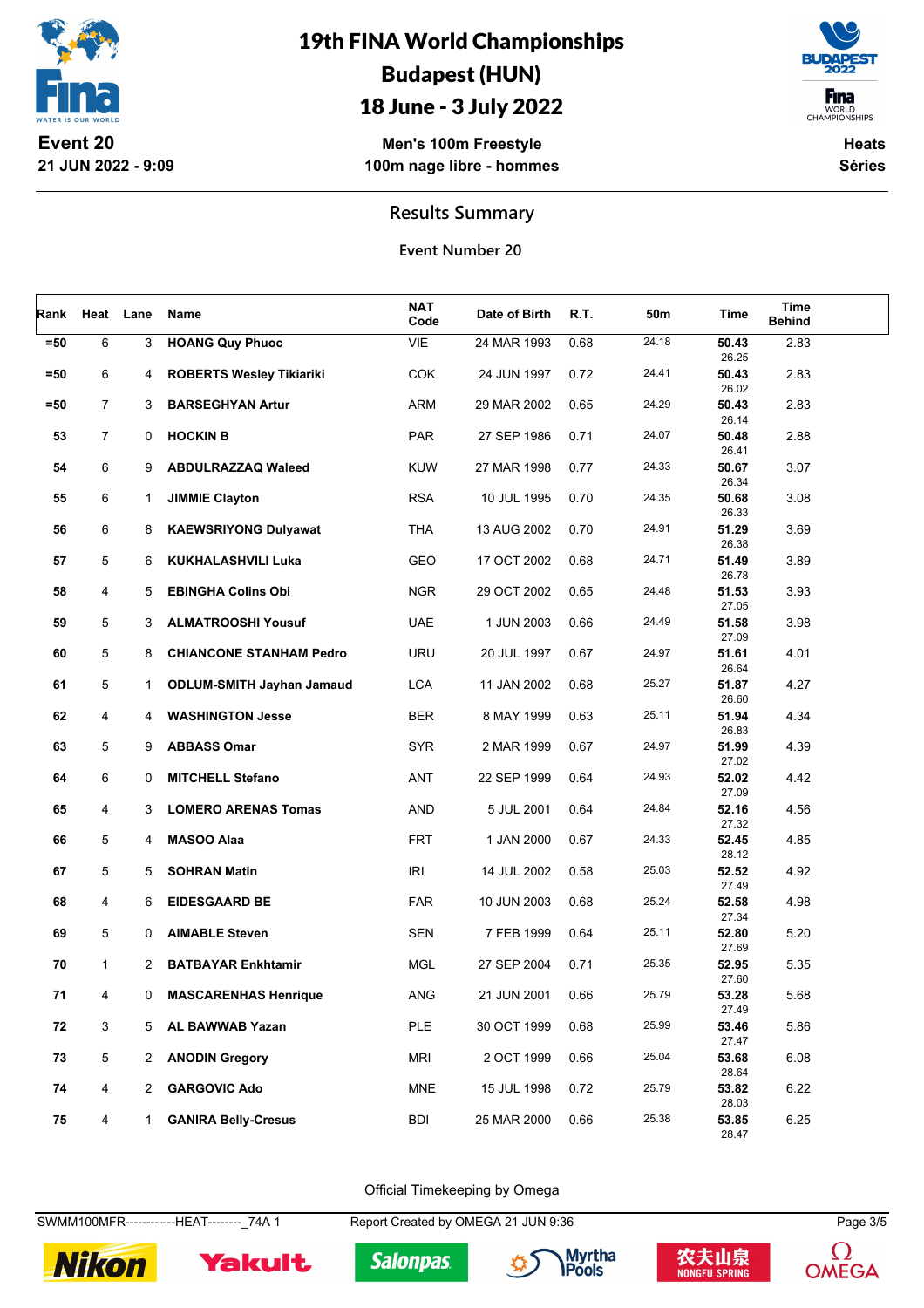

### 18 June - 3 July 2022

**Men's 100m Freestyle 100m nage libre - hommes**



**Heats Séries**

#### **Results Summary**

**Event Number 20**

| Rank   | Heat           | Lane         | Name                             | NAT<br>Code | Date of Birth | R.T. | 50m   | Time             | Time<br><b>Behind</b> |  |
|--------|----------------|--------------|----------------------------------|-------------|---------------|------|-------|------------------|-----------------------|--|
| 76     | 4              | 8            | <b>SALIBOKO Collins</b>          | <b>TAN</b>  | 9 APR 2002    | 0.59 | 25.69 | 53.90<br>28.21   | 6.30                  |  |
| 77     | $\overline{c}$ | 9            | <b>HOOST Irvin</b>               | <b>SUR</b>  | 19 APR 1999   | 0.69 | 25.03 | 53.95<br>28.92   | 6.35                  |  |
| 78     | 4              | 9            | <b>TALIB Swaleh Abubakar</b>     | <b>SMF</b>  | 16 MAY 2000   | 0.64 | 25.44 | 54.02<br>28.58   | 6.42                  |  |
| 79     | 1              | 3            | <b>BACHMANN Mathieu</b>          | <b>SEY</b>  | 26 MAR 1996   | 0.74 | 25.81 | 54.08<br>28.27   | 6.48                  |  |
| 80     | 6              | 7            | <b>VARAKIN Alexandr</b>          | <b>KAZ</b>  | 17 FEB 1996   | 0.68 | 22.94 | 54.19<br>31.25   | 6.59                  |  |
| 81     | 1              | 6            | <b>NIKLES Christian</b>          | <b>BRU</b>  | 26 DEC 1997   | 0.64 | 26.20 | 54.71<br>28.51   | 7.11                  |  |
| 82     | 4              | $7^{\circ}$  | <b>SEYDOU LANCINA Alassane</b>   | <b>NIG</b>  | 9 SEP 1993    | 0.75 | 25.52 | 54.73<br>29.21   | 7.13                  |  |
| 83     | 3              | $\mathbf{2}$ | <b>DANSOU Marc Pascal Pierre</b> | <b>BEN</b>  | 3 NOV 1983    | 0.69 | 26.45 | 54.87<br>28.42   | 7.27                  |  |
| 84     | 3              | 6            | <b>OHUAFI Finau</b>              | <b>TGA</b>  | 25 JAN 2001   | 0.73 | 26.16 | 54.95<br>28.79   | 7.35                  |  |
| 85     | 3              | 4            | <b>SEATON Leon</b>               | <b>GUY</b>  | 18 MAY 2004   | 0.58 | 25.65 | 55.09<br>29.44   | 7.49                  |  |
| 86     | 3              | 3            | <b>CADOGAN Shane</b>             | <b>VIN</b>  | 1 JUN 2001    | 0.61 | 25.60 | 55.10<br>29.50   | 7.50                  |  |
| 87     | $\overline{2}$ | 3            | <b>BALLYKOV Eminguly</b>         | <b>TKM</b>  | 22 JUL 2003   | 0.65 | 26.08 | 55.99<br>29.91   | 8.39                  |  |
| 88     | 3              | $7^{\circ}$  | <b>MUJA Martin</b>               | KOS         | 22 JUL 2004   | 0.65 | 26.09 | 56.57<br>30.48   | 8.97                  |  |
| 89     | $\mathbf{1}$   | 5            | <b>BENOIT Jenebi</b>             | <b>GRN</b>  | 26 APR 2003   | 0.60 | 25.90 | 57.03<br>31.13   | 9.43                  |  |
| 90     | 3              | 8            | <b>MANIRAGUHA Eloi</b>           | <b>RWA</b>  | 1 JAN 1995    | 0.71 | 26.60 | 57.17<br>30.57   | 9.57                  |  |
| 91     | 3              | 0            | <b>TENZIN Sangay</b>             | <b>BHU</b>  | 7 SEP 2003    | 0.62 | 27.51 | 57.69<br>30.18   | 10.09                 |  |
| 92     | $\overline{2}$ | 1            | <b>KO Benjamin</b>               | <b>GUM</b>  | 30 MAR 2005   | 0.72 | 26.53 | 57.70<br>31.17   | 10.10                 |  |
| 93     | $\overline{2}$ | 8            | <b>SAKURAI Travis Dui</b>        | PLW         | 4 MAY 2007    | 0.70 | 27.73 | 59.63<br>31.90   | 12.03                 |  |
| 94     | $\overline{2}$ | 0            | <b>KIHLENG Kyler Anthony</b>     | <b>FSM</b>  | 23 DEC 2004   | 0.62 | 29.10 | 1:00.72<br>31.62 | 13.12                 |  |
| 95     | 3              | 9            | <b>IRO Edgar Richardson</b>      | SOL         | 18 NOV 2000   | 0.63 | 28.48 | 1:00.73<br>32.25 | 13.13                 |  |
| =96    | 2              | 4            | <b>BANDA Asher</b>               | <b>MAW</b>  | 11 NOV 2005   | 0.68 | 29.40 | 1:03.72<br>34.32 | 16.12                 |  |
| $= 96$ | 2              | 6            | <b>KINONO Phillip</b>            | <b>MHL</b>  | 10 DEC 1997   | 0.65 | 28.83 | 1:03.72<br>34.89 | 16.12                 |  |
| 98     | $\overline{2}$ | $7^{\circ}$  | <b>MIKO EYANGA Diosdado</b>      | <b>GEQ</b>  | 10 OCT 1990   | 0.84 | 32.84 | 1:10.26<br>37.42 | 22.66                 |  |
| 99     | $\overline{2}$ | 5            | <b>FENELUS J Asdad</b>           | HAI         | 17 OCT 1996   | 0.77 | 34.13 | 1:17.87<br>43.74 | 30.27                 |  |
|        | $\mathbf{1}$   | 4            | <b>MAYALA Freddy</b>             | CGO         | 18 JUN 2000   |      |       | <b>DNS</b>       |                       |  |
|        | $\overline{2}$ |              | 2 AL-HASANI AAJ                  | <b>IRQ</b>  | 27 MAR 2006   |      |       | <b>DNS</b>       |                       |  |

Official Timekeeping by Omega

SWMM100MFR------------HEAT--------\_74A 1 Report Created by OMEGA 21 JUN 9:36 Page 4/5